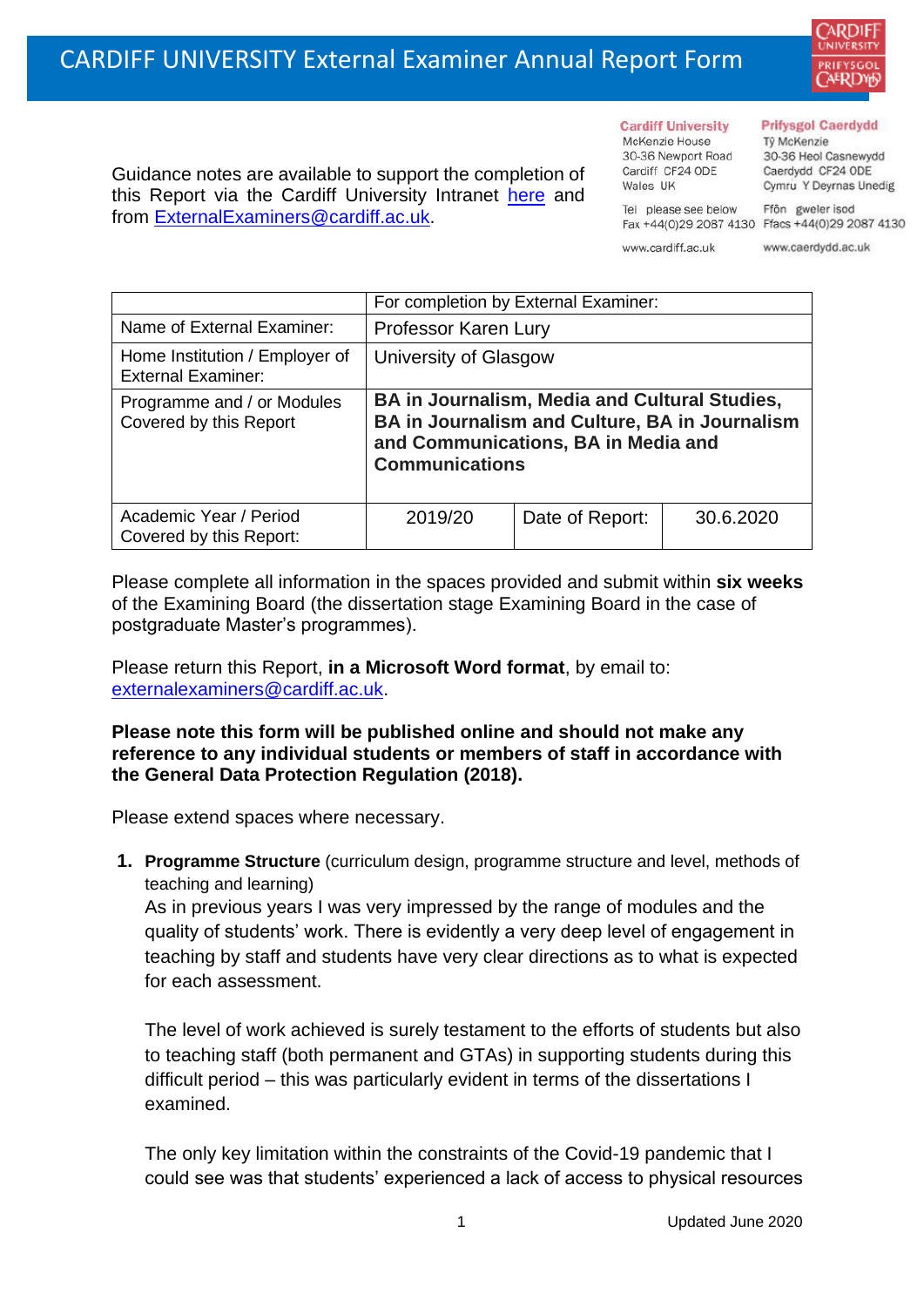in the library and in a few instances, the inability to follow up in terms of audience work (both obstacles difficult to mitigate for other than some discretion in terms of marking.)

**2. Academic Standards** (comparability with other UK HEIs, achievement of students, any PSRB requirements)

I was provided with details of the scaling policy and interventions (safety net) put in place in relation to the current Covid-19 pandemic. These appeared to be consistently applied across the student intake.

While I cannot comment on individual cases, overall the practice here reflected the kinds of intervention practiced at my own institution and I can confirm that they were applied with the best interests of the students.

There was perhaps some sense that there was a small rise in the number of 1<sup>st</sup> class degrees awarded (a trend also observed at my own institution) but I felt comfortable that this reflected the students' achievement not just over the last few months but more comprehensively over their studies.

**2. The Assessment Process** (enabling achievement of aims and learning outcomes; stretch of assessment; comparability of standards between modules of the same level)

All modules I moderated appeared to have been carefully and consistently marked with detailed feedback. Where work had been submitted and marked after the institution of lockdown provision, I felt that the standards had been maintained.

4. **Examination of Master's Dissertations (if applicable)** (sample of dissertations received, appropriateness of marking schemes, standard of internal marking, classification of awards)

### N/A

# **5. Year-on-Year Comments**

Initial concerns I have had about the running/duration of the exam board have been addressed in subsequent years.

One issue that remains outstanding that I address again in my final comments relates to the question of textual analysis and the need for students to gain specific skills in this area.

I would also suggest that there needs to be a more definite plan put in place to have a holistic review of the programmes addressing issues of content overlap both within and between the different programmes on offer to students.

[Previous External Examiner Reports are available from the Cardiff University Website [here.](https://www.cardiff.ac.uk/public-information/quality-and-standards/external-examiner-reports)]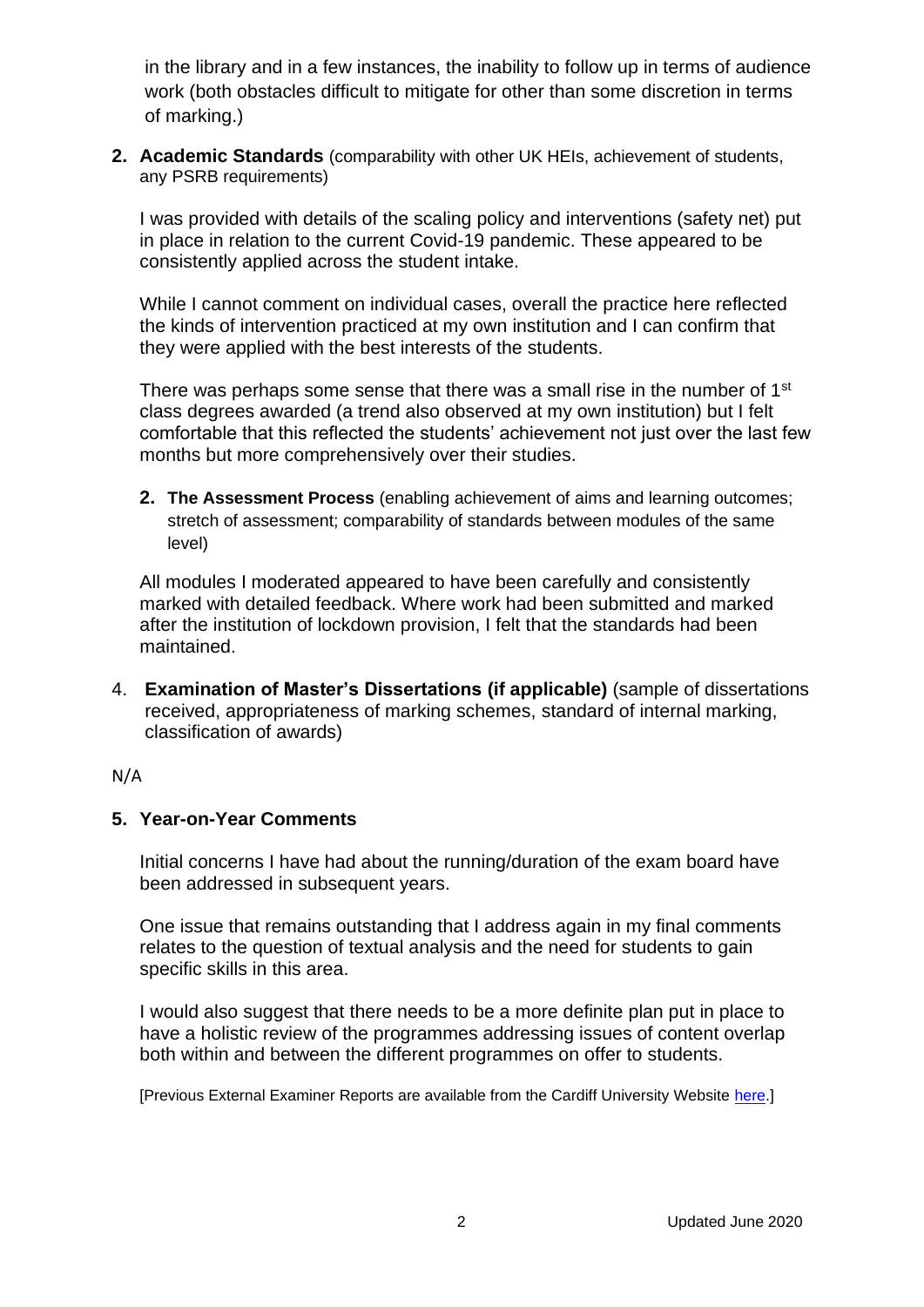**6. Preparation for the role of External Examiner (for new External Examiners only)** (appropriateness of briefing provided by the programme team and supporting information, visits to School, ability to meet with students, arrangements for accessing work to review)

n/a

**7. Noteworthy Practice and Enhancement** (good and innovative practice in learning, teaching and assessment; opportunities for enhancement of learning opportunities)

## **Examples of good practice:**

**Fashion Futures:** this is a module I have examined before and had some reservations about. This year, however, I was really impressed with the quality of work and felt that the module had evidently communicated its aims/aspirations to this group of students very clearly. It was evident from the portfolio that the students would leave with a very good set of transferable skills. In addition, the sustainability/ethical aspect of the project were often very well presented and this focus perhaps provides a useful connection to the other critical work of the students in other modules which had previously been a particular concern of mine.

Two modules I had not examined before – **Reporting Conflict in the Civil Sphere** and **Birth and Death and Marriage in the Media**, were fascinating and innovative modules. Students (particularly in Reporting Conflict) produced some outstanding work and it was clear to see how these modules could also 'reach out' and interconnect with other modules available to the students in a way that would develop their 'independent curiosity'. By this I mean that they served as prompts not just for the development of students' independent study in their final year dissertation perhaps but a clear and long term 'valued added' of the programme itself (lifelong learning is perhaps the appropriate buzz word here).

**Body/Image** was also an interesting module, with some of the students' presentations presenting some really lively and interesting analysis and evidently reflecting their own interests/passions, I particularly enjoyed the presentation on *Her* which was innovative (discussing the 'absent' body) and seemed to offer a really good plan for a dissertation length project.

Other modules, such as **Mediating Childhood** and **Media and Gender** I had seen before but I continue to be impressed by the detail and resources provided in terms of the course modules, the evident support for students in relation to these assignments and their encouragement of a 'learning journey' (that is assessment that takes place throughout the module in the form of seminar work.)

**8. Appointment Overview (for retiring External Examiners only)** (significant changes in standards, programme/discipline developments, implementation of recommendations, further areas of work)

I have enjoyed my tenure as examiner at Cardiff and feel that the teaching staff work very hard to provide a very strong line up of modules for students, offering diverse assessments. I would also thank the administrative staff who have all worked very hard (this year in particular) to ensure that examiners have easy access to relevant samples.